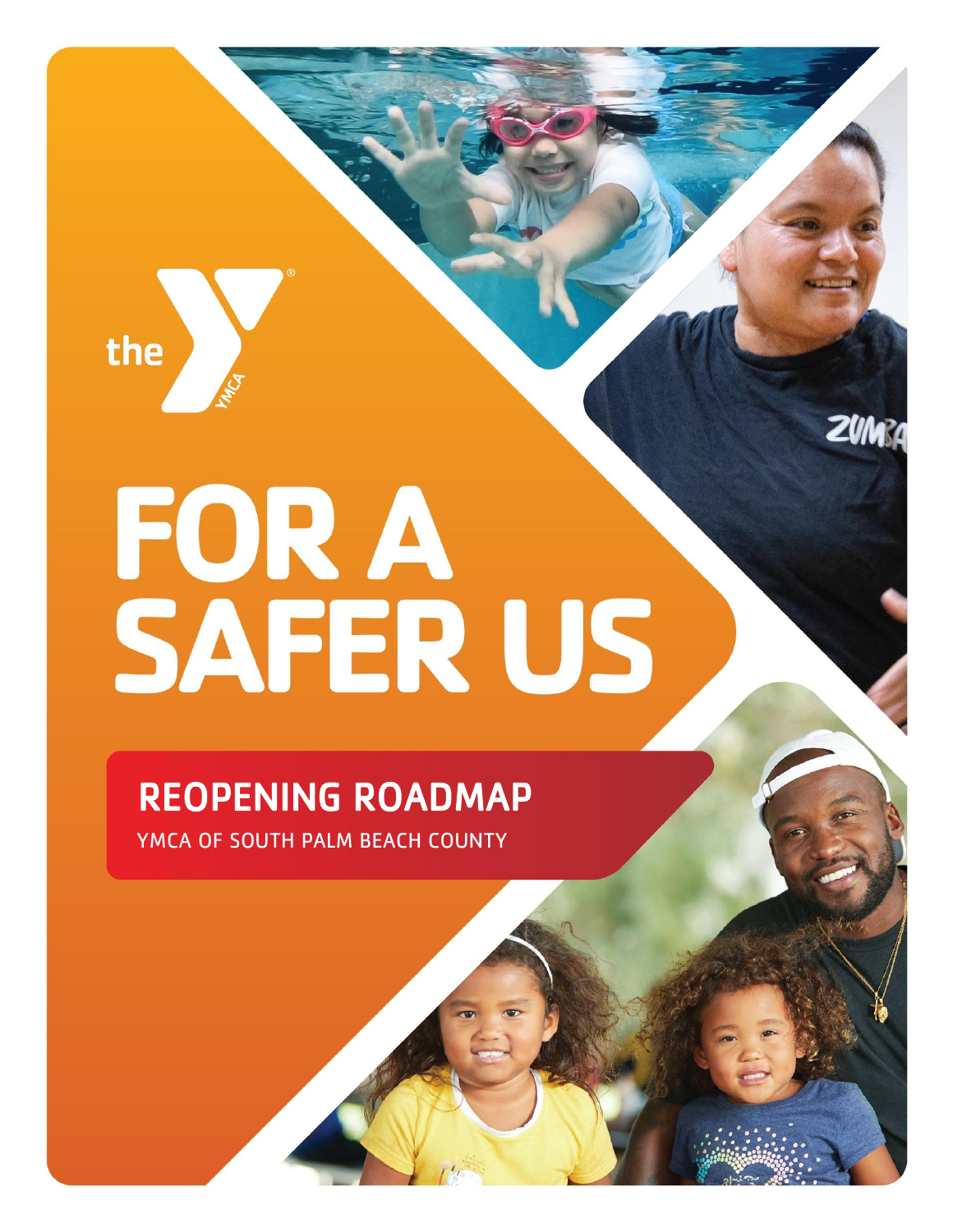# **MESSAGE FROM OUR PRESIDENT AND CHIEF VOLUNTEER OFFICER**

At the YMCA of South Palm Beach County, everything we do is guided by our commitment to strengthening community, no matter the challenges we face. In mid-March, the COVID-19 crisis forced us to make one of the toughest decisions in our Y's history, temporarily closing our branches and suspending most programs and services. It was the right thing to do for our community.

Despite uncertainty, our Y leaders stepped up and adapted to the emerging needs of our neighbors. Together, we've worked hard to keep our children, families and adults engaged, active and connected, while safely apart. It's time to take the next step.

# As a community organization serving diverse populations, the YMCA of South Palm Beach County has spent weeks carefully considering how we can reopen responsibly, offering an inclusive Y experience that prioritizes safety above all else.

With guidance from health officials, government leaders, Y-USA and subject matter experts from our Board of Trustees, a team of YMCA of South Palm Beach County leaders developed For A Safer Us: A Reopening Roadmap. This plan outlines our COVID-19 mitigation strategies, representing hours of research and many thoughtful, informed discussions about how best to resume operations and safely serve members and program participants.

Things will look very different at our Ys in the days and weeks to come. We will be met with challenges from those who find our new protocols inconvenient and unnecessary. You will play a critical role in helping everyone who walks through our doors understand that safety is our number one priority and is at the core of all decisions.

Our plan will evolve as this crisis evolves. What will not change is our promise to respond responsibly as we continue our commitment to strengthen community.

Thank you for your loyalty to the Y. We are stronger with you. Together is our only way forward.



**Jason Hagensick Bob Robes** Bob Robes



President and CEO Chief Volunteer Officer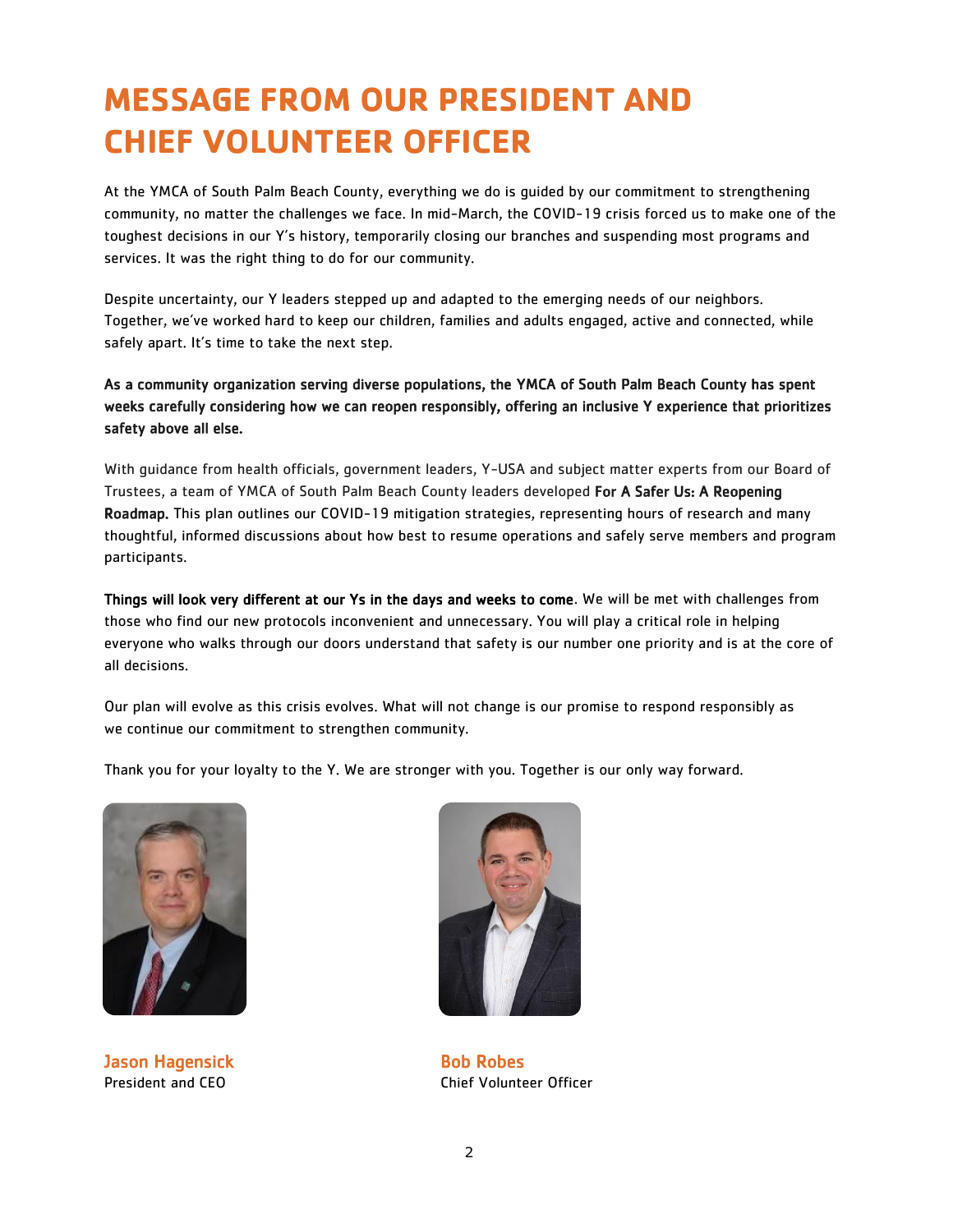# **TABLE OF CONTENTS**

| Reopening Roadmap At-A-Glance        |    |
|--------------------------------------|----|
| What to Expect Now at the Y          |    |
| $\bullet$ Staff                      |    |
| <b>Facility Access &amp; Use</b>     | 6  |
| Programs & Services                  | 7  |
| <b>Standard Operating Procedures</b> | 8  |
| <b>Cleaning Protocols</b>            | 11 |
| <b>Experience Basics</b>             |    |
| Member / Participant FAQs            |    |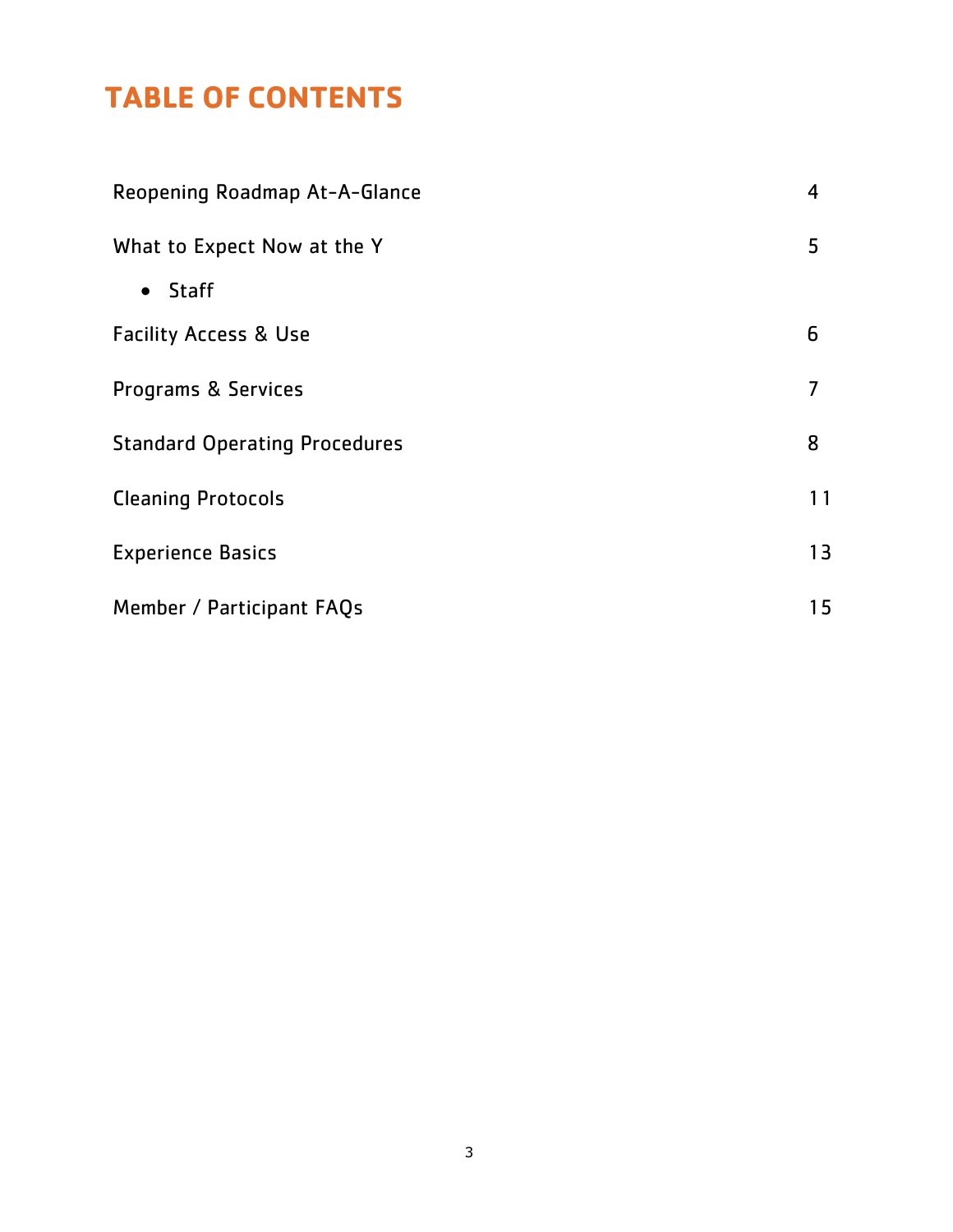# **REOPENING ROADMAP AT A GLANCE**

YMCA of South Palm Beach County facilities, programs and services will reopen/resume in three phases, following assumptions for operations as they relate to the global coronavirus pandemic and its local implications on public health. Meeting health and community needs will be balanced and focused on preventing the spread of COVID-19.

# It is important to note the following:

- Phases in this plan refer to our internal reopening framework and are not intended to align with phases imposed by local, state or federal governments.
- Phases are not time-based. We will only move to the next phase if there is successful compliance and positive improvement/stability in area COVID-19 cases.
- Phases may be modified and revised as guidance changes.
- Social distancing means maintaining a distance of at least six feet from another person.

# PHASE ONE AT-A-GLANCE

| <b>Hours of Operation</b>                                                                                                                                                                                                                                                                                                 | Monday-Friday: $7:00$ am $-7:00$ pm<br>$\bullet$<br>Saturday: $7:00$ am $-6:00$ pm<br>$\bullet$<br>Sunday: 7:00 am - 2:00 pm<br>$\bullet$<br>Reservations are encouraged for utilizing Wellness Center areas, Group Exercise including<br>$\bullet$<br>Aqua Aerobics, Lap Swimming, Personal and Small Group Training. |  |
|---------------------------------------------------------------------------------------------------------------------------------------------------------------------------------------------------------------------------------------------------------------------------------------------------------------------------|------------------------------------------------------------------------------------------------------------------------------------------------------------------------------------------------------------------------------------------------------------------------------------------------------------------------|--|
| The following programs and services will be available in each Phase but with restrictions:                                                                                                                                                                                                                                |                                                                                                                                                                                                                                                                                                                        |  |
| <b>Phase One</b>                                                                                                                                                                                                                                                                                                          | Wellness Center areas (Cardio & Strength)<br>$\bullet$<br>Limited Group Exercise<br>$\bullet$<br>Personal and Small Group Training<br>$\bullet$<br>Lap Swimming<br>$\bullet$<br>Summer Camp<br>$\bullet$<br>Preschool<br>$\bullet$                                                                                     |  |
| <b>Phase Two</b>                                                                                                                                                                                                                                                                                                          | <b>Expanded Group Exercise</b><br>٠<br>Child Watch<br>$\bullet$<br><b>Family Pool</b><br>$\bullet$<br>Gymnasium<br>$\bullet$<br>Seating/Café areas<br>$\bullet$                                                                                                                                                        |  |
| <b>Phase Three</b>                                                                                                                                                                                                                                                                                                        | <b>Youth Sports</b><br>٠<br>Playgrounds<br>$\bullet$                                                                                                                                                                                                                                                                   |  |
| The following programs and services will NOT BE available in Phase One, but are being considered in subsequent<br>phases based on guidance from health officials, government leaders and input from subject matter experts as well as<br>the Y's confidence in enforcing compliance with all COVID-19 preventive actions: |                                                                                                                                                                                                                                                                                                                        |  |
| No Guests or Nationwide Membership<br>٠<br>Swim Team Suspended<br>No Open Gym<br>Group Swim Lessons Suspended<br>Adult & Youth Sports Suspended<br>$\mathbf{r}$                                                                                                                                                           |                                                                                                                                                                                                                                                                                                                        |  |

- - Towel & Coffee Service Suspended<br>• Playgrounds closed • Playgrounds closed
- Whirlpool, Saunas & Steam Rooms closed<br>• Locker rooms and showers closed • Locker rooms and showers closed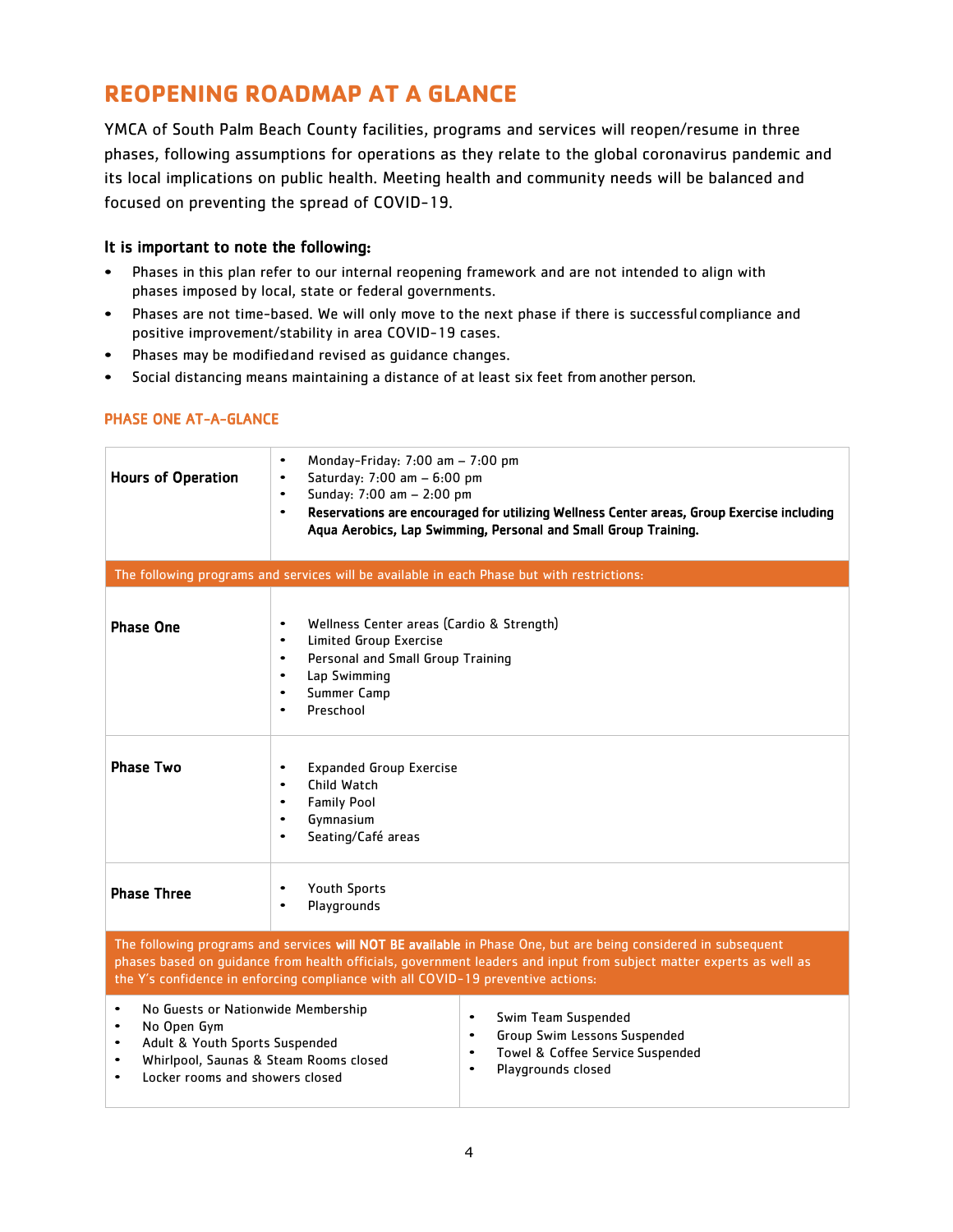# **WHAT TO EXPECT NOW AT THE Y**

Your safety—and the safety of all of our staff, members and guests—is our number one priority. Together, we must proceed carefully if we want to keep our doors open.

The YMCA of South Palm Beach County's protocols focus on three key mitigation strategies based on guidance and mandates from health officials and government leaders:

- Meeting social distancing requirements
- Using proper Personal Protective Equipment (PPE)
- Implementing stringent cleaning and disinfecting protocols

# STAFF REQUIREMENTS

Upon return to work, all staff will be required to comply with the following new standard operating procedures, restrictions and guidelines to ensure the safety of everyone in our facilities.

#### • Personal Protective Equipment

Every team member, except lifeguards in the chair and Group Exercise instructors teaching class, must wear face masks upon entry in the building and during their entire shift. Staff will also be required to wear gloves when performing health assessments or serving food and/or beverages.

#### • Health Assessments

If you have a fever or do not feel well, please stay home. All staff will be required to complete a temperature check before every shift.

## • Social Distancing

All staff will be required to practice proper social distancing while at work.

#### • Sanitizers / Cleaning Supplies / Handwashing

Hand sanitizing stations and cleaning supplies for equipment will be provided throughout the facility. We also encourage everyone to wash their hands frequently with soap and water, for at least 20 seconds.

#### • Cleaning / Disinfecting

Cleaning will now be a major component of all YMCA of South Palm Beach County job duties. All staff will be required to clean and disinfect surfaces often. There are no exceptions.

#### • Training

All staff will be required to complete Covid-19 training. Ask your supervisor for more information.

#### Compliance

Please note that staff who fail to comply with new policies and procedures are putting others at risk. Failure to comply may result in disciplinary actions, up to and including separation from employment.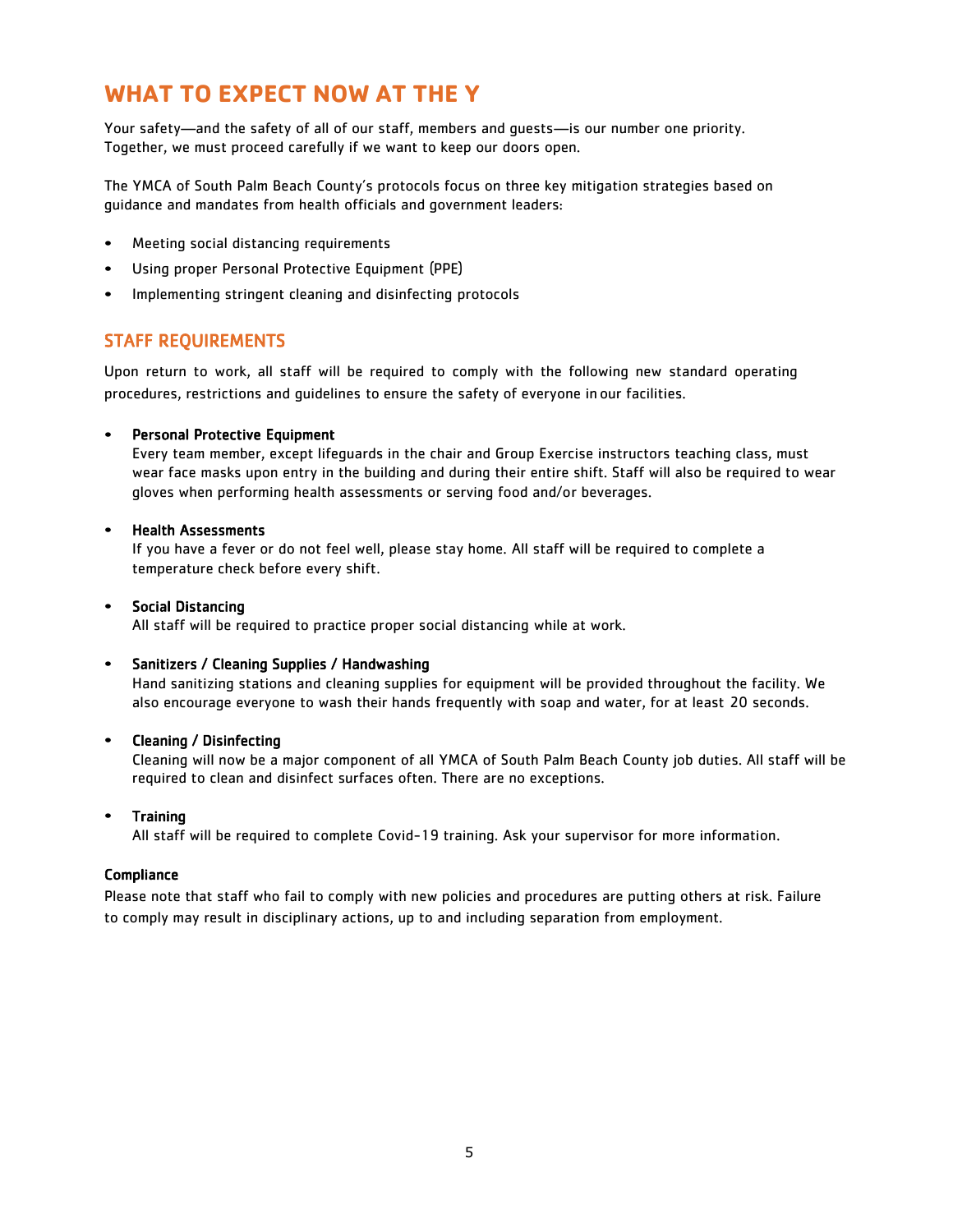# **FACILITY ACCESS & USE**

During Phase One, only active members and registered program participants will be allowed access to YMCA of South Palm Beach County facilities and programs. Members who've placed their account on hold will need to give the Y permission to release that hold before they are allowed access.

# POLICIES AND PROCEDURES

#### • Check-in Procedures

We have established new procedures for checking in and out at our facilities and program sites. Signage will help guide everyone through the process.

## **Facial Coverings**

For the safety and well-being of our fellow members and Y staff, at this time, we require all members within the facility to wear a mask or other facial covering in all common areas, including while entering and exiting the facility, at the front desk and check-in area, in hallways and restrooms, on the pool deck, and while passing through to designated areas to work out. Masks are not required to be worn while exercising.

#### • Health Assessments

People who have a fever or do not feel well should stay home. Before access is allowed in our branches and/or programs, all staff, members, participants and guests will be required to have their temperature checked and answer a COVID-19 screening questionnaire. According to the Centers for Disease Control (CDC), older adults and people of any age who have serious underlying medical conditions might be at higher risk for severe illness from COVID-19 and it is recommended they stay home and away from other people as much as possible.

#### • Social Distancing

Members and participants will be asked to follow social distancing guidelines set by the Centers for Disease Control and Prevention (CDC). To comply with these requirements, we may need to limit the number of people and usage duration within our facilities and programs. This includes, but is not limited to, areas and equipment on the wellness floor, group exercise classes, swimming pool, gymnasium, Child Watch, Preschool and Camp. Reservations may be required.

#### • Sanitizers / Cleaning Supplies / Handwashing

Hand sanitizing stations and disinfectant cleaning supplies for equipment will be provided throughout the facility. We also encourage everyone to wash their hands frequently with soap and water, for at least 20 seconds.

#### • Personal Protective Equipment

Members and participants are encouraged but not required to wear face masks.

#### • Cleaning / Disinfecting

Members will be asked to wipe down any equipment they touch before and after use with the cleaning supplies provided throughout our facilities. Additionally, members may experience wait times to allow time for extra sanitization of equipment on the wellness floor and in group exercise rooms.

Members and participants who fail to comply with new policies and procedures are putting others at risk. They may be asked to immediately leave the facility. Refusal to comply with the Member Code of Conduct may result in membership and participation suspension and ultimately termination.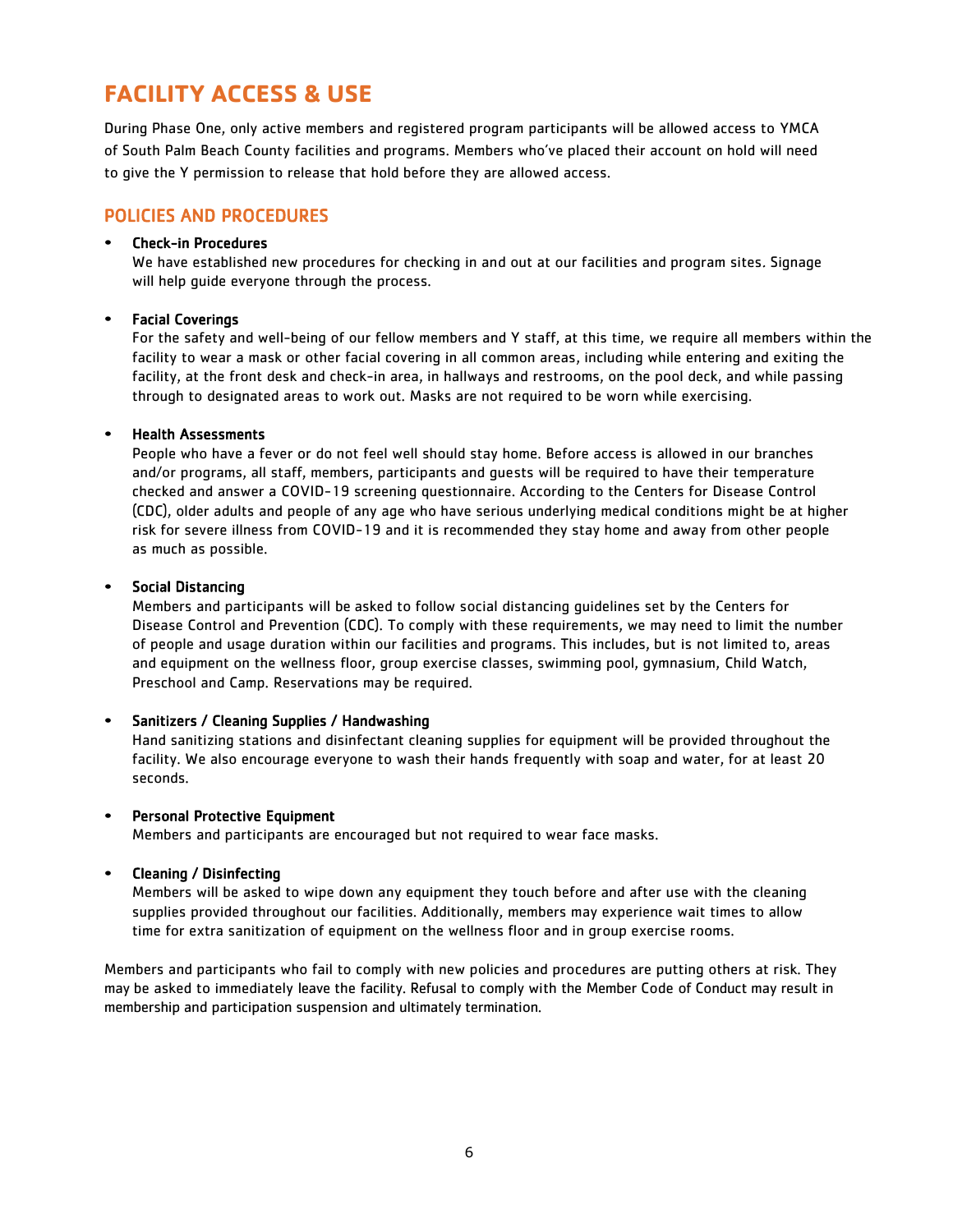# PROGRAMS & SERVICES

Based on guidance from health officials, government leaders, Y-USA and subject matter experts from our Board of Trustees, the YMCA of South Palm Beach County made informed decisions about new standard operating procedures and carefully weighed the benefits and risks of which programs and services we could resume safely. Some programs and services may be subject to additional safety protocols not mentioned in this document. This information may change based on new guidance from health officials and governmentleaders.

## Aquatics

Recreational swimming is not available. Lap swimming, water walking will be allowed with one swimmer per lane at a time except to family members or those isolating in the same household. Aqua Aerobics with social distancing will be offered. Reservations are encouraged for Lap Swimming and Aqua Aerobics.

# Child Watch

Child Watch will be open by reservation only beginning in Phase Two. Staff will check-in children via Daxko protocol.

## Gymnasium

The gymnasium will be open for group exercise classes and scheduled programs only. Open Gym will not be allowed at this time.

# Locker Rooms

Locker rooms will only be available for members to access restrooms and sinks in Phase One. Full operations of Locker Rooms including showers will become available at a future date.

• Steam Rooms, Saunas and Whirlpools will not be in use at this time due to requirements for social distancing, cleaning and disinfecting.

#### Playgrounds

Playgrounds will remain closed. According to the CDC, using playgrounds might lead to the spread of COVID-19 because:

- They are often crowded and could easily exceed recommended social distancing guidance.
- It can be challenging to keep surfaces clean and disinfected.
- The virus can spread when young children touch contaminated equipment and then touch their hands to their eyes, nose, or mouth.

#### Relief Camp Care

Relief camp care services will be offered through May 29 to our health care community and first responders at our Peter Blum Family YMCA and DeVos-Blum Family YMCA locations. Beginning June 1, 2020 this relief camp care service will merge into Summer Camp.

#### Sports

At this time, adult and youth sports will not be offered due to social distancing requirements. We are planning to resume the games but a date has not yet been determined.

#### Summer Camp

At this time, we are planning to hold [Summer Day Camp](https://www.ymcaspbc.org/programs/camp-ymca/summer-camp) beginning June 1, 2020. Registration documents are available [online.](https://www.ymcaspbc.org/programs/camp-ymca/summer-camp)

• Capacity is limited due to social distancing requirements and daily temperature checks will be required.

#### Group Swim Lessons & Swim Team

At this time, group swim lessons and swim team will not be offered due to social distancing requirements.

#### Water Fountains

At this time, water fountains will not be available. Members and participants are encouraged to bring their own water bottles to be used at our "No Touch" bottle filling stations.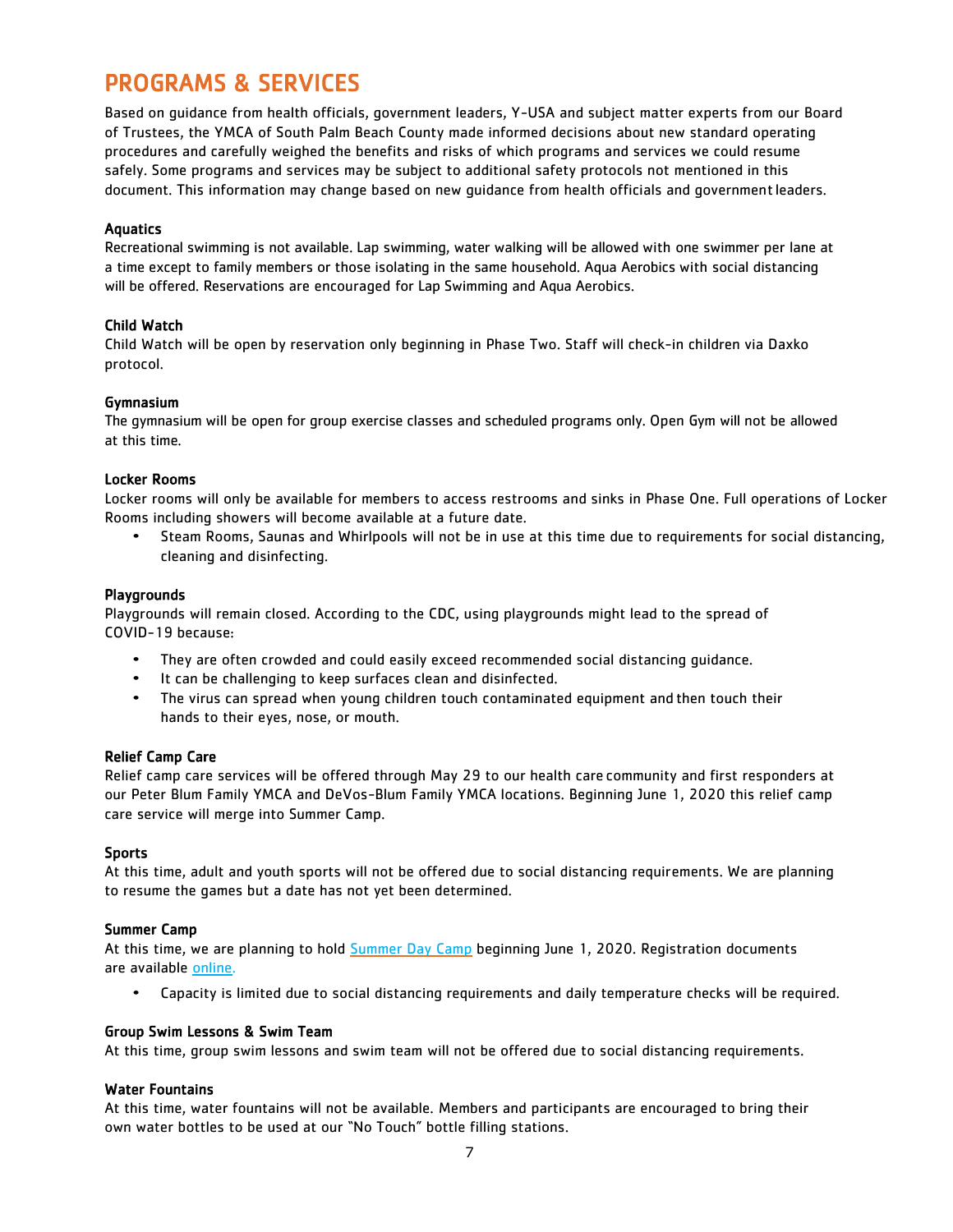# **STANDARD OPERATING PROCEDURES**

# AQUATICS

Reservations are encouraged. Masks should be worn by staff in all areas except in lifeguard stand so lifeguards are prepared for emergency response. Ensure social distancing between participants at all times. Members should use deck showers only to shower before entering pool. Members should bring their own towels and other necessities.

- Lap Swim: one lap swimmer per lane, except to family members or those isolating in the same household. Ten people allowed in each pool.
- Aqua Aerobics: limited capacity and social distancing practices enforced. No equipment will be provided.
- Aqua Aerobics Instructors have been asked to ensure classes are taught utilizing no equipment. Members can bring their own equipment to be used during class.
- Adults only permitted.
- Slide and other aquatics play features will remain closed.
- No YMCA aquatics equipment will be available and has been removed from the pool deck.

# FACILITY ACCESS

# Branch Entry

- Greeter(s) will stand at entrance to welcome members and participants, take their temperature and ask them a COVID-19 screening questionnaire.
- A member or participant who has a temperature of 100.4 degrees or higher will not be allowed access to the facility and will be asked to return when they have been symptom free for at least 72 hours. They will be encouraged to get tested for COVID-19 and will be asked to notify us if they test positive.
- For the safety and well-being of our members and Y staff, at this time, we require all members within the facility to wear a mask or other facial covering in all common areas, including while entering and exiting the facility, at the front desk and check-in area, in hallways and restrooms, on the pool deck, and while passing through to designated areas to work out. Masks are not required to be worn while exercising.
- Greeters will direct members who pass health assessment scan their mobile app check-in or key fob at the scanning station.
- Greeters will direct participants to their designated program area.
- Membership sales and program registration should begin online or over the phone.

# Membership Welcome Desk

- Members will scan their mobile app check-in or key fob at the designated scanning station.
- Staff will follow regular SOP for member check-in including checking Daxko membership status and alerts. Members with issues or questions with their accounts will be directed to a separate station at the Membership Welcome Desk.
- All members will be required to check out by scanning their mobile app check-in or key fob before leaving the facility.

#### Lobby/Seating Areas

- Furniture has been removed or spaced appropriately to achieve social distancing requirements.
- Tables, magazines racks, newspapers etc. have been removed to minimize contact points.
- Sneeze guards have been installed at the Membership Welcome Desk.
- Pens will be disinfected between uses.
- Hand sanitizer stations will be available.
- Hand-free trash cans will be available.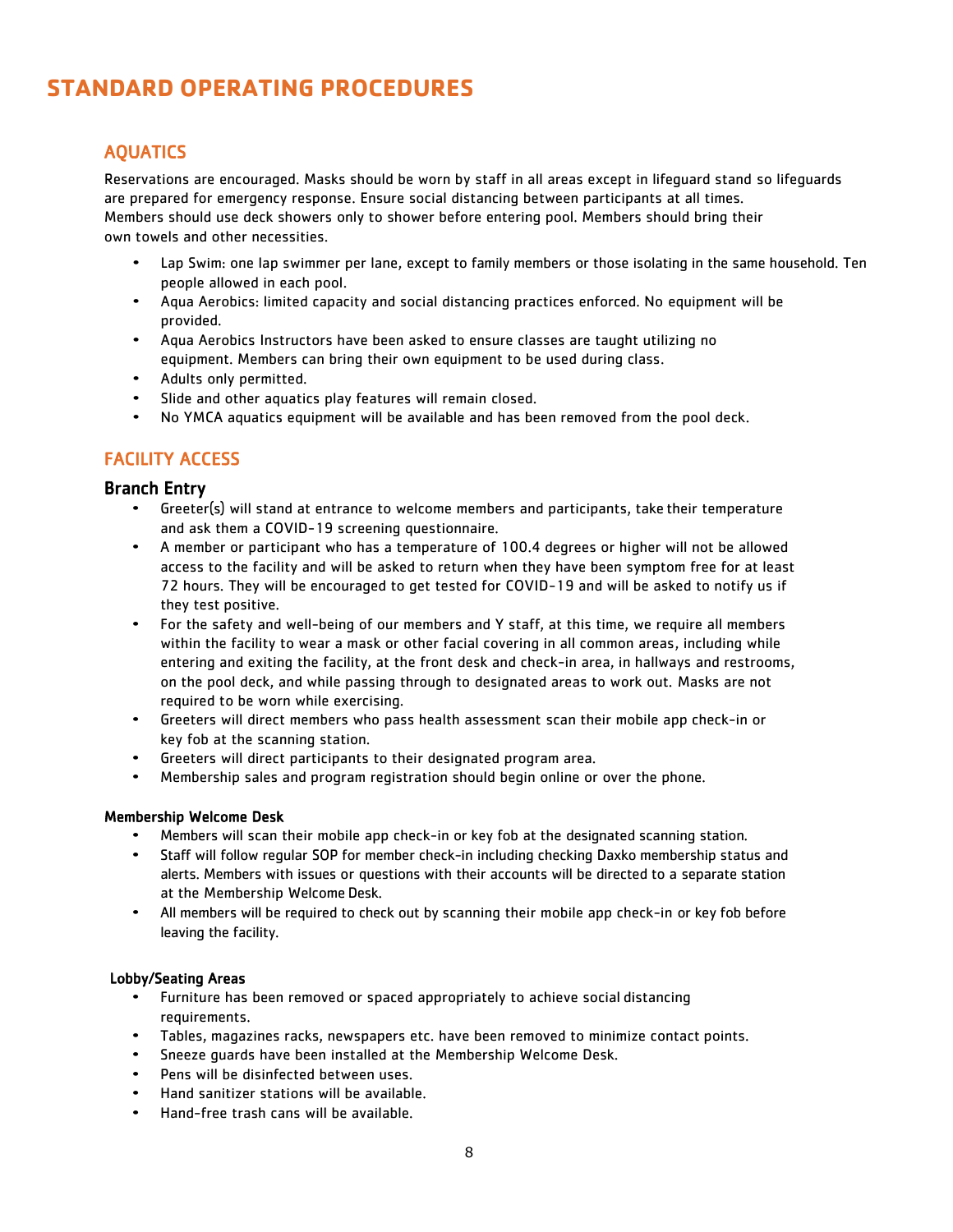# HEALTHY LIVING

## Cardio & Strength Equipment

Cardio and strength equipment will be properly spaced or designated out-of-use to achieve required social distancing. Wellness floor staff will monitor for social distancing. Fans will not be used.

- Members should wipe down equipment before and after use with provided cleaning supplies. Handsfree trash cans will be available.
- Hand sanitizer stations will also be available for use.
- Personal Training and Small Group Training will be allowed but must meet social distancing requirements at all times. It is preferred that Small Group Training is held outdoors.
- Members are encouraged to bring their own water bottle.

## Group Exercise / Cycle Rooms

Group exercise classes will have limited capacity to achieve required social distancing. Reservations will be required. Fans will not be used. Group exercise instructors will not be required to wear a face mask when teaching a class.

- To achieve social distancing requirements, members should select a "spacing spot" on the floor and remain in that space during class.
- If equipment is used, members should wipe down before use with provided cleaning supplies.
- Hand sanitizer stations are also available for use.
- Members are required to bring their own yoga mat.
- Members are encouraged to bring their own water bottle to be used at our "No Touch" bottle filling stations.

# YOUTH DEVELOPMENT

#### Staff Requirements

- All staff must complete a level 2 background screening.
- All staff must complete required all staff trainings annually
- All staff will follow all safety protocols and association guidelines including and not limited to proper restroom policy. If assistance is needed on finding information please contact Risk Management.

#### Health Assessments

- No sick children will be allowed.
- A health assessment and temperature check will be done every day at check-in.

If a participant in any Youth Development program develops symptoms or a fever of 100.4 degrees or higher while in the program, the following will take place:

- The child/teen will be isolated immediately, away from other participants and staff.
- Parent will be called to pick up child immediately.
- Staff will notify supervisor immediately.
- Staff will follow cleaning guidelines immediately to disinfect the isolation area.

#### Social Distancing

- Programs will maintain a 1:9 ratio with one staff and nine participants.
- To the degree possible, participants will remain in the same group. Only mix groups when ratios and program execution require it (i.e. gender-specific programming).
- Eliminate large group activities.
- Plan activities that do not require close physical contact between multiple participants.
- Eliminate item sharing when possible and, if items are being shared, remind participants not to touch their faces and wash their hands after using these items
- Minimize time standing in lines.
- Rooms should never have more than 10 people in them including staff. Only exception is the gym with the divider curtains down and no more than 10 in each area. Staff are included in this count.
- Use hula hoops, poly dots or approved floor tape to mark proper social distancing spaces.
- If sitting at tables, participants should be at opposite ends (head of table) with no more than two per table.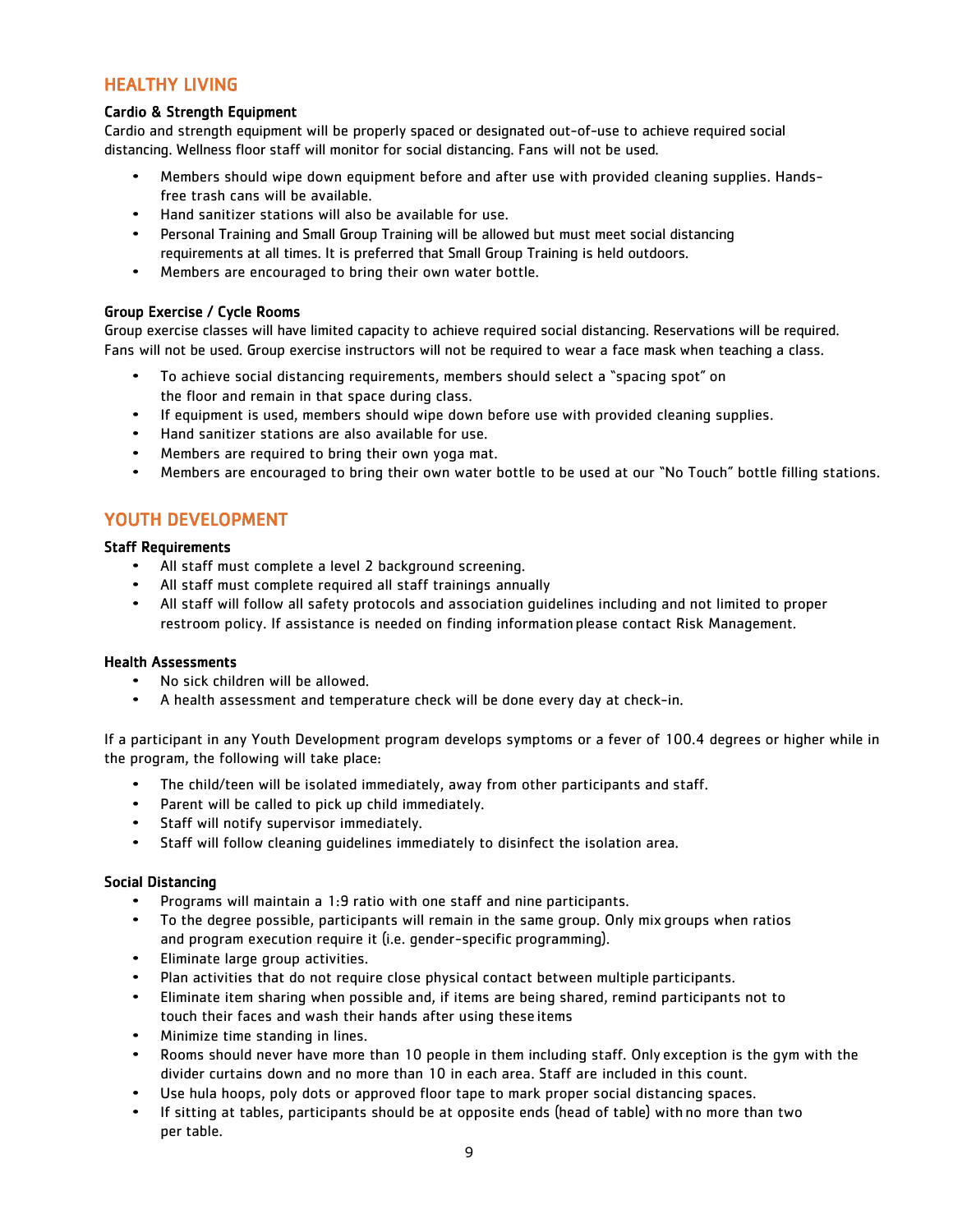- Incorporate additional outside time and open windows frequently. If multiple groups are outside at the same time, they should have a minimum of six feet of open space between outdoor play areas or visit these areas in shifts so that they are not congregating.
- Staff should maintain rosters throughout the day and keep track of the exact times that participants are involved in activities and enter/exit program.

## Handwashing and Hand Sanitizer

- Hand sanitizer will be provided and frequent hand-washing will be required.
- Always wash hands immediately after outdoor play time.

# Due to the inability to sanitize effectively, the following are no longer allowed in youth development programs:

- Kinetic Sand
- Soft Surface Blocks
- Cloth Toys
- Anything that does not air dry within 10 minutes of using sanitizing solution

# CHILD WATCH

Follow Branch Entry procedures, including a temperature check, and then participant must use hand sanitizer or wash his/her hands. Proceed to Child Watch area.

• Child Watch staff will check-in participant using Daxko protocol.

# SUMMER DAY CAMP

- Youth Development staff will complete daily temperature check of every child.
- Once the child is cleared, staff will escort child to bathroom to wash hands or use sanitizer.
- Staff will offer the caregiver hand sanitizer and instruct the caregiver to sign the child in on the roster.
- Encourage caregiver to bring and use their own pen. If not, staff will sanitize the pen after each use.
- All staff wash hands as often as possible.

#### Meals

- All surfaces will be disinfected at the beginning of each shift and before lunch,using approved products.
- All staff and participants will wash hands before and after lunch.
- Ideally a separate room will be used for meals.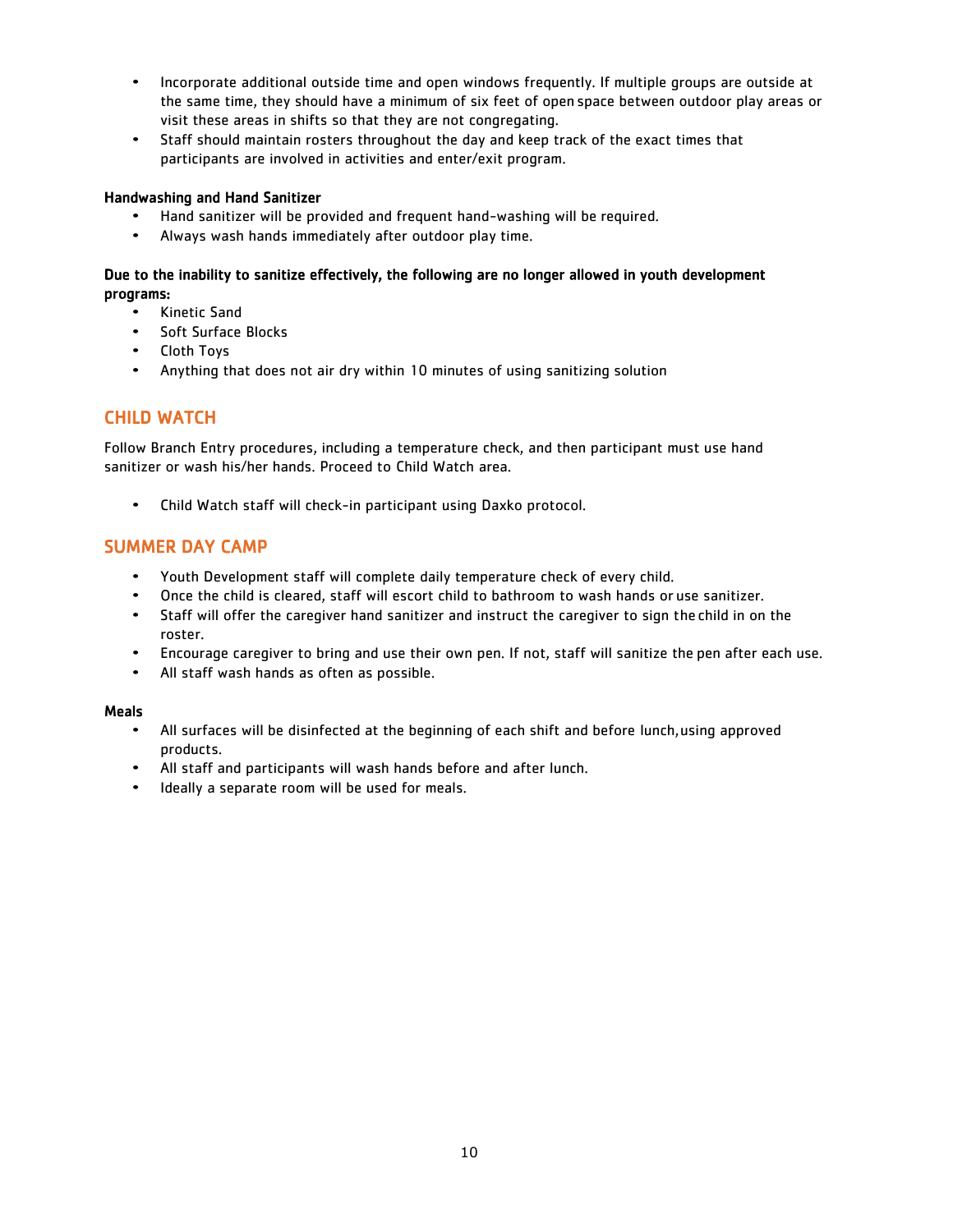# **CLEANING PROTOCOLS**

# AQUATICS

# Before / During / After Shift:

- Continuous cleaning rotation performed every 30 minutes.
- Sanitize high touch areas: Doorways/handles, Benches/chairs (near family pool and lap pool), Handrails (including railings next to zero-depth entry and slide).
- Spot checks 4x daily by Supervisor.
- Sanitize rescue tubes, lifeguard chairs after each rotation. No shared lifeguard Equipment/PPE including radios, hip-packs, whistles or guard tubes.
- No YMCA equipment will be available. Members will be allowed to bring their own equipment.
- Sanitize frequently, after each lap lane reservation, any high touch areas ofthe Aquatics Center.
- Sanitize pool decks and floors during mid-day and nightly after hours.
- Staff will wear gloves when sanitizing any Aquatics Center areas/items.
- Staff will use provided cleaning materials to clean center.
- No Changes to Aquatics Emergency Action Plan or to response protocol.
- All YMCA and Red Cross Aquatic Certifications have been extended 120 days beyond original expiration date.

# CHILD WATCH

# Before Shift:

- Sanitize all surfaces
- Remove all cloth/soft material toys
- Put toys and towels away Refill hand sanitizer dispenser
- Fill the yuck bucket with fresh solution
- Minimal seating at tables to adhere to social distancing

## During Shift:

- Sanitize items such as doors, gates, desk, phone, tablets, chairs, changing area, bouncers, swings, walkers
- Remove one set of toys, spray and leave to dry in unoccupied room. Rotate throughout the shift
- Wipe wall areas where children frequently touch and cubbies when child leaves
- Every 30 minutes empty "yuck bucket" and refill
- Branches with playgrounds spray a towel and wipe down ALL areas you can reach SAFELY

# End of Shift:

- Wipe down tables, chairs, doors, handles, changing areas, dispensers in the bathroom
- Refill soap / sanitizing stations, paper towel dispensers
- Remove all used towels and covers/sheets/blankets from baby room and take to laundry room
- Empty yuck bucket and sanitize
- Mop and sanitize floors (after morning shift and evening shift)
- Staff will wear gloves when sanitizing any Child Watch areas/items
- Staff will use provided cleaning materials to clean center

# GROUP EXERCISE STUDIO(S)

# Before Class / After Class:

- Sanitize studio areas after each exercise class
- Sanitize all equipment in studio(s) such as: Head set for Instructors, bands, dumbbells, steps, chairs, bikes, etc.
- Arrange schedules to allow time in-between each class for sanitizing/staging studio areas (15- 30 min.)
- Staff will use provided cleaning materials to clean studio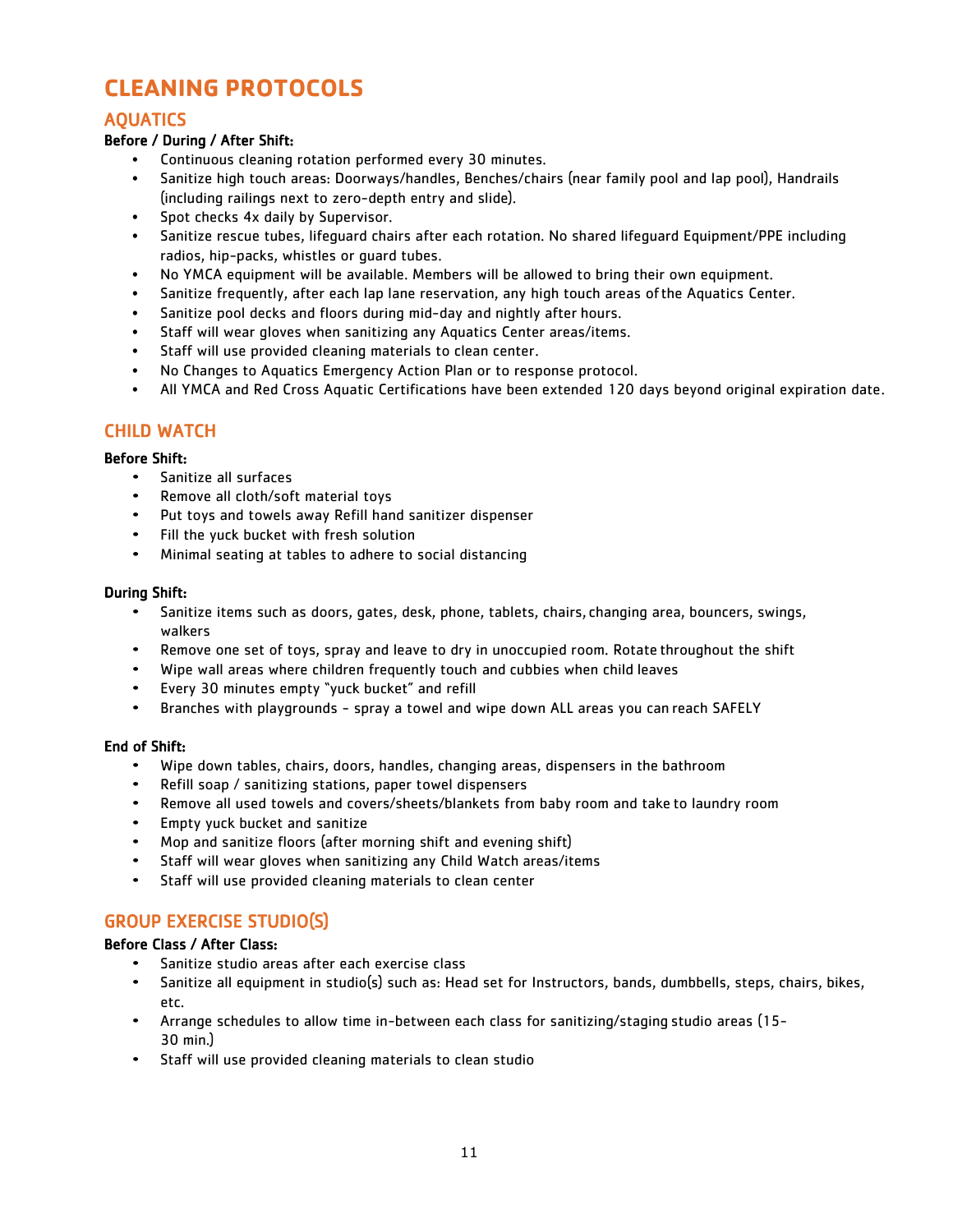# GYMNASIUM

- Sanitize surfaces such as gym doors, wall panels, handles, bleachers at least 3x/day
- Sanitize equipment balls, cones, etc. after each use
- Sanitize gym floor after hours

# MEMBERSHIP WELCOME DESK / ADMIN AREAS / OFFICES

## Before Shift / During Shift / After Shift:

- Sanitize surfaces such as desks, counters, computers, keyboards, mouse, phones, tables, cabinets, chairs, scanners, etc.
- Sanitize frequently during shifts any high touch area of the Membership Welcome Desk / Admin Areas / Offices
- Staff are to remain in their zones at the Welcome Membership Desk during entire shiftto prevent any cross-contamination
- Staff will wear gloves when sanitizing any Welcome Membership Desk / Admin /Office areas/items
- Staff will use provided cleaning materials to clean center

# WELLNESS CENTER

## Before Shift / During Shift / After Shift

- Sanitize surfaces such as desks, counters, computers, phones, tables, cabinets, chairs, etc.
- Sanitize frequently during shifts any high touch area of on / around Wellness Center Desk<br>• Strength / Cardio Machines after each use and after each branch rush (Morning Mid-dav
- Strength / Cardio Machines after each use and after each branch rush (Morning, Mid-day, Evening)
- Strength Equipment such as barbells, dumbbells, medicine balls, kettlebells, cable cross attachments
- Sanitize frequently during shifts
- Yoga / Exercise Mats after each use; require members to bring their own mat
- Staff will wear gloves when sanitizing any Wellness Center areas/items
- Staff will use provided cleaning materials to clean center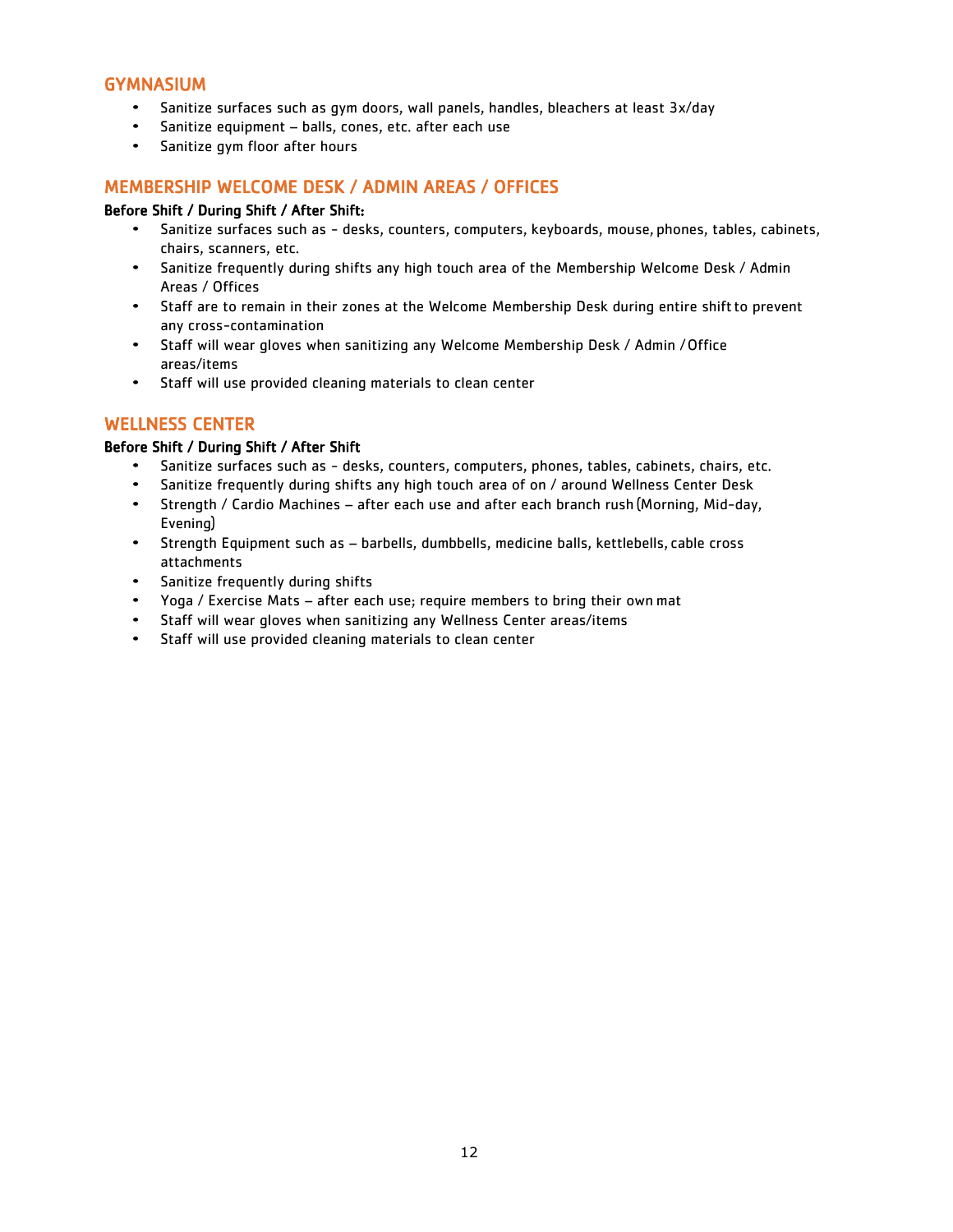

**FOR YOUTH DEVELOPMENT® FOR HEALTHY LIVING FOR SOCIAL RESPONSIBILITY** 

# **Experience Basics**

YMCA OF SOUTH PALM BEACH COUNTY



We offer more than hello and goodbye. As Y leaders, we offer warm and sincere greetings using names, smiles, energy and eye contact to members and participants. When names are not known, we forge introductions. As members and participants leave we say goodbye, provide them with an opportunity for feedback, and seek to understand the next time they will be in.



We dress and look the part. As leaders of the organization, it is our duty to adhere to uniform and appearance standards from the moment we walk onto the property. We will arrive ready for service. Along with ID badges, face masks are to be worn by all staff at all times, except lifeguards in chairs and group exercise instructors teaching classes.



We keep our spaces clean and take pride in our property. An unmatched level of cleanliness of our facilities is the responsibility of every Y leader. We strictly follow cleaning protocols. Our personal belongings will be kept in private, designated areas not visible. We take pride in our property and ensure that things broken are fixed and the facility reflects our high standards inside and out.



We listen first. When interacting with others, we offer our full attention, without interrupting, even if we think we know where a conversation is going. Our intention is always to understand, demonstrating our friendliness, empathy, desire to serve, and commitment to the best experience possible. Our interactions are positive and delivered in a constructive and non-threatening manner.



We are ambassadors of the organization. The Y is an association of people joined together by a shared passion for strengthening community. As leaders, we are to be enthusiastic ambassadors of the Y at all times – at work and at play. When answering questions about our policies and procedures, we communicate consistently, focusing on facts, not our personal feelings.



We are always on stage. Because our physical attitudes speak before we ever open our mouths, our body language and demeanor are of the utmost importance. When weare on YMCA property, or otherwise in the presence of YMCA members or participants, we are on stage, smiling, enthusiastic and behaving like caring and passionate members of our cause-driven organization.



We smile because you can hear it. Our commitment to excellent service is demonstrable in person and over the phone. Whenever we have an opportunity to interact over the phone, we do it with a smile and great attitude because it can be heard. In telephone communication, more than80% of what is heard and remembered is attitude, regardless of the words that are exchanged.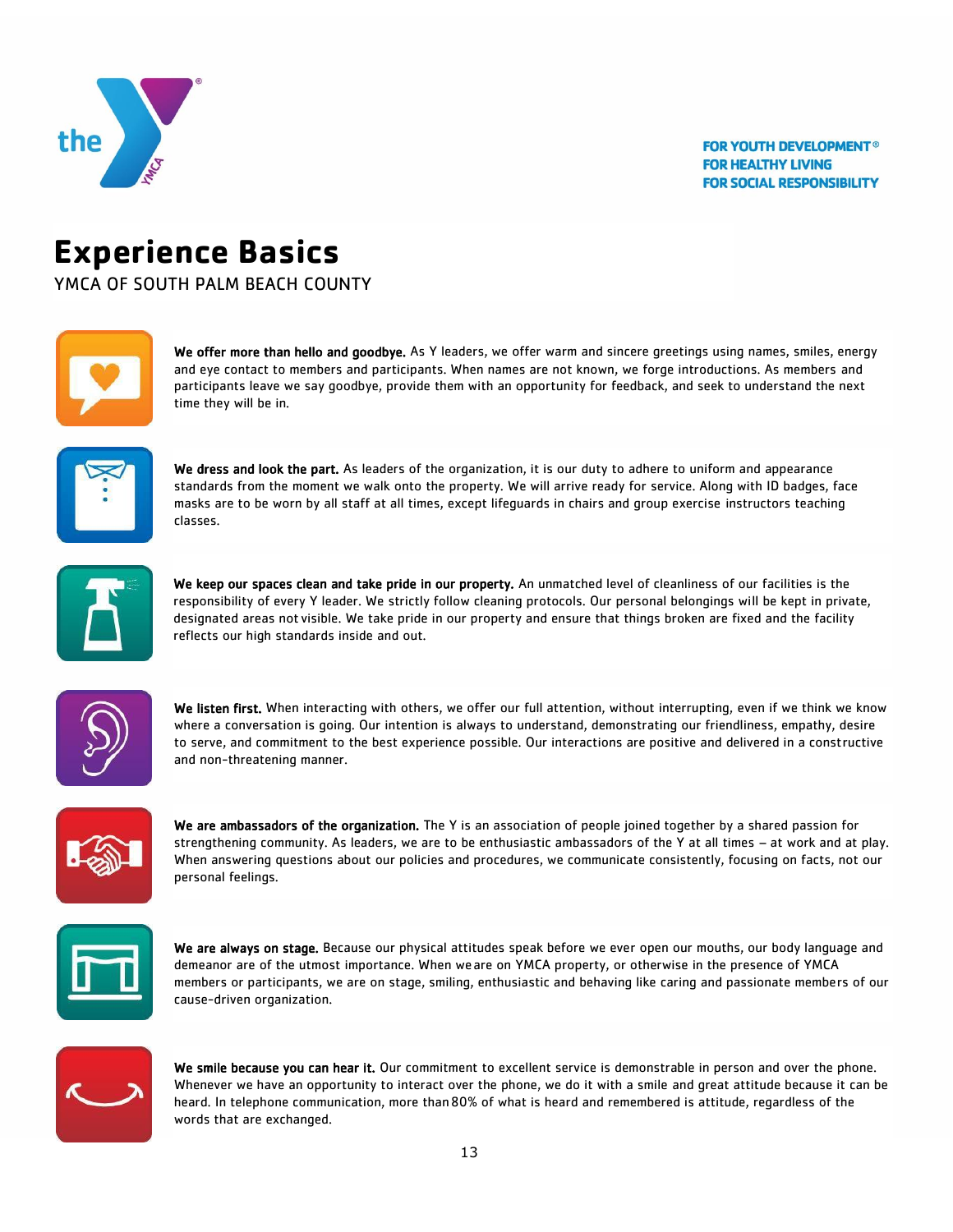

We practice what we coach. Organizationally, the Y is seen as an authority on wellness, child development, swimming and much more, and we always put safety first. As Y leaders, we have an obligation to model the good health behaviors we champion. We recognize that responsibility and ensuring that our own journeys are focused on being our best selves.



We are one team. While there are many Y leaders with many different responsibilities, we are all one team with one service goal: to provide safe, comfortable and exceptional experiences to those we serve. For that reason, we do not make negative comments about each other, our programs, other areas of operation in the presence of members, participants or guests.



We always take the extra step. We demonstrate what's special about Y leaders in every encounter with members and participants by always taking the extra step. We strive not only to meet expectations but to exceed them. We always go out of way to ensure members and participants are not inconvenienced.



We are prompt partners in problem-solving. Make it right is our motto. We are empowered to resolve issues for members and participants. If we cannot resolve an issue on our own, we immediately contact the appropriate staff member(s) to make a handoff. In addition, we proactively prevent crisis and diffuse situations by coming up with solutions that create positive experiences.



We focus on our professional growth. Because growth is so important to realize greater impact, and leadership is so important to realize growth, the Y is committed to the professional development of its leaders. We must take responsibility for advancing our individual knowledge and skills in the areas essential to our current productivity but also our long-term career aspirations.



We find innovative solutions. Y leaders take innovative approaches when taking on a new challenge. We think through solutions to propose whenwe identify challenges big or small, focusing on what we can and could do, not just what we haven't. This solutions-focused mentality is applicable both in interactions with members and colleagues at all levels of the organization.



We know our cause and advance it. As a charitable organization, the Y is dedicated to inspiring a brighter tomorrow by nurturing the potential of children and teens, improving the health and well-being of the community and giving back and providing support to neighbors in need. We value our differences and seek to include all, at all times.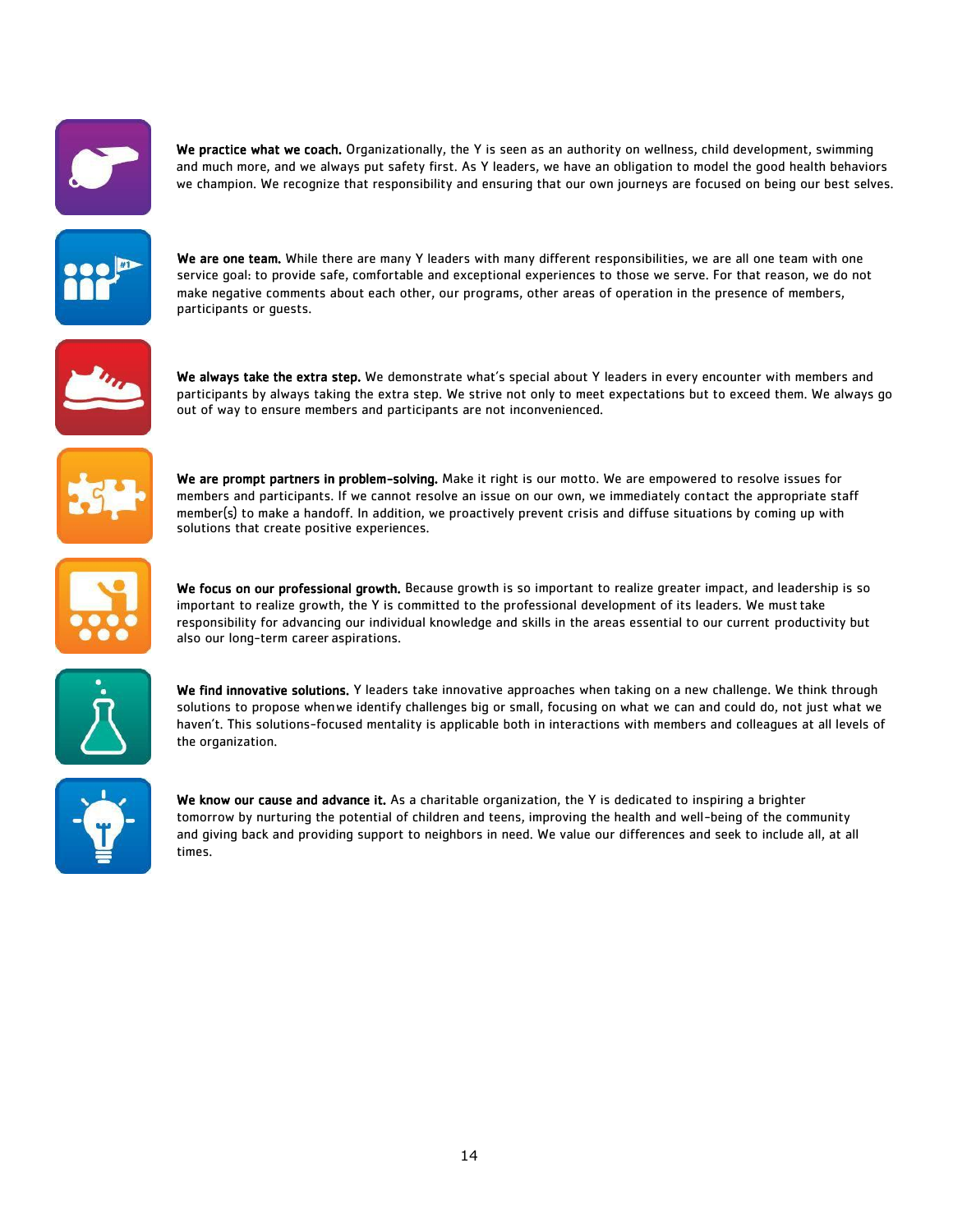# **MEMBERS & PARTICIPANTS FAQs**

# How did you make decisions about your safety protocols?

With guidance from health officials, government leaders, Y-USA and subject matter experts from our Board of Trustees, the YMCA of South Palm Beach County developed For A Safer Us: A Reopening Roadmap. The plan outlines our COVID-19 mitigation strategies, representing hundreds of hours of research and many thoughtful, informed discussions about how best to resume operations and safely serve members and program participants. All branches and programs are required to follow the protocols set by the YMCA of South Palm Beach County.

# References:

- [Coronavirus Disease](https://www.cdc.gov/coronavirus/2019-ncov/index.html) Centers for Disease Control and Prevention (CDC)
- [Reopening Plan for Florida's Recovery](https://www.flgov.com/wp-content/uploads/covid19/Taskforce%20Report.pdf) Governor's Task Force Report

# Why are you reopening on June 1 instead of May 18 when Governor Ron DeSantis' Executive Order allowing gyms to resume operations?

The safety and well-being of our staff, members, volunteers and guests is always the Y's top priority. As a community organization, it is our social responsibility to do our part in the face of this unprecedented health emergency. We serve many different populations, including our community's most vulnerable, and are choosing to open in a phased approach. In order to properly prepare our branches for our nearly 6,000 members and train more than 350 team members on new safety guidelines, we will reopen Monday, June 1, 2020.

# Are there new branch hours?

Yes, the [new hours](https://www.ymcaspbc.org/welcomeback) are posted. Hours will likely be adjusted in each phase. Phase One reopening hours are:

- Open Monday-Friday from 7:00am 7:00pm
- Open Saturdays from 7:00am 6:00pm
- Open Sundays from 7:00am 2:00pm

These reduced hours will allow our staff extra time to clean, sanitize and "set the stage" for you as we ease into this first phase of reopening. We will continue to review and make adjustments as needed.

# With reduced hours, how will the Y make sure the branches don't become crowded?

The Y will abide by capacity requirements set by Governor Ron DeSantis per his latest [Executive Order.](https://www.flgov.com/wp-content/uploads/orders/2020/EO_20-123.pdf) We will be limiting the number of people in our buildings and in our individual classes. Cardio and strength equipment on the wellness floor is properly spaced or will be designated out-of-use to ensure social distancing guidelines are met. Group exercise classes have designated spacing spots to keep members six feet apart.

# Will I need to make a reservation?

Yes, due to social distancing requirements, facility capacity and class size will be limited. Reservations will be encouraged for the following:

- Group Exercise including Aqua Aerobics
- Lap Swimming
- Personal & Small Group Training
- Child Watch (once it reopens)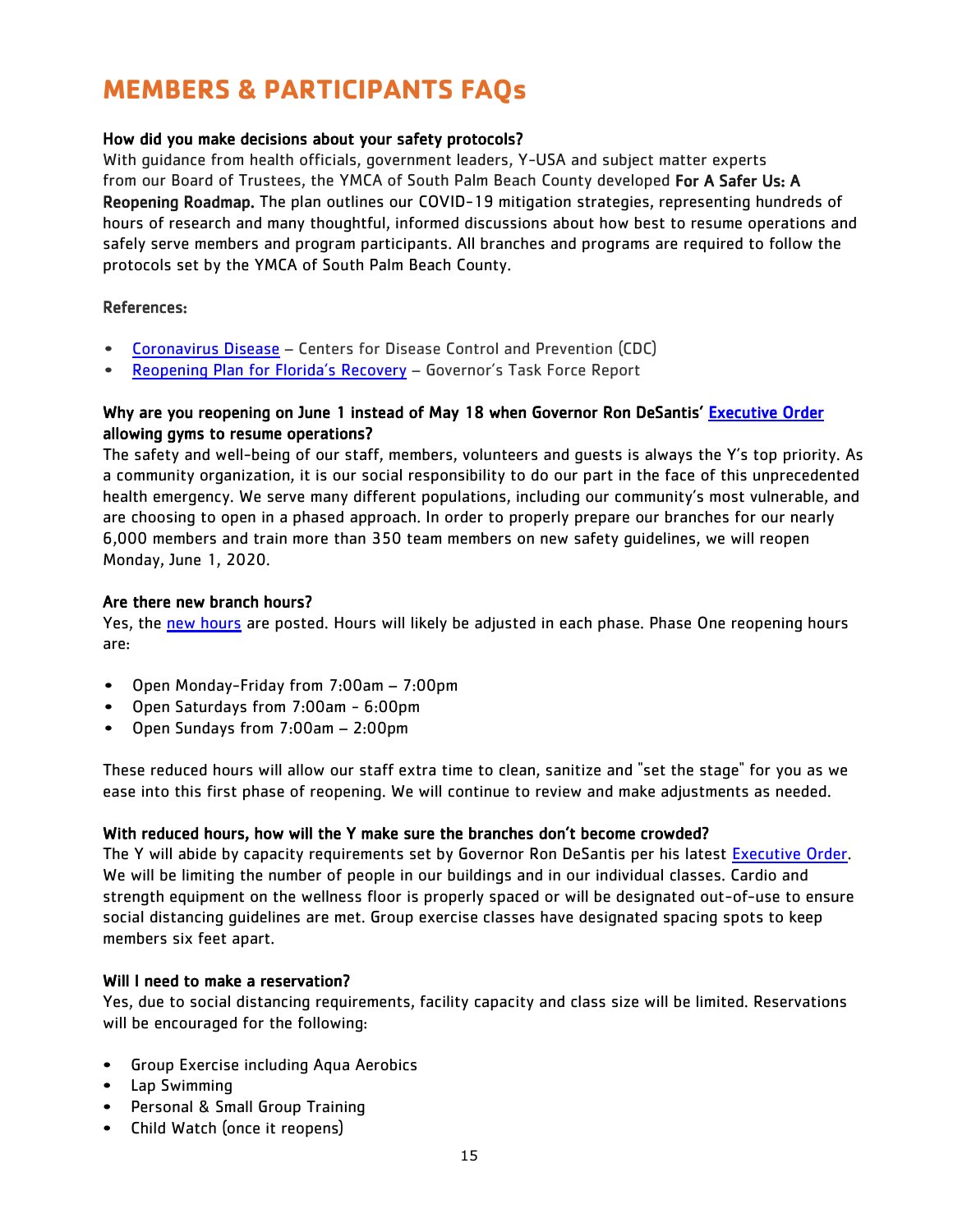# Do I have to be a member or program participant to be in the branch?

During Phase One, only active members and registered program participants will be allowed access to YMCA of South Palm Beach County facilities and programs. We are suspending the Y's Nationwide Membership at this time.

# What if my membership is on hold?

Members with a hold on their account will need to give the Y permission to release the hold before they will be allowed access to the facility. Please call the DeVos-Blum Family YMCA at 561-738-9622 or the Peter Blum Family YMCA at 561-395-9622 to begin the hold release process.

# What will I have to do to check-in at the Y?

If you have a fever or don't feel well, please stay home. Before access is allowed in our branches and/or programs, all staff, members, participants and guests will be required to complete a COVID-19 screening questionnaire and temperature check.

# What happens if I don't pass the temperature check?

If you have a temperature of 100.4 degrees or higher, you will be asked not to return to the Y until you have been fever and/or symptom-free for 72 hours. If you have had contact with anyone diagnosed with COVID-19 and are not a health care worker or first responder wearing Personal Protective Equipment (PPE) or practicing universal precautions, you cannot return to the Y for at least 14 days. You will be encouraged to get tested for COVID-19 and notify us if you test positive.

# What happens after I pass the temperature check?

Members will move to the scanning station to scan their mobile app check-in or key fob and once checked-in, can proceed to the Wellness area, Lap Pool or Group Exercise class. Participants can proceed to their program area.

# Why do you have to take my temperature and ask me to fill out a questionnaire?

Your safety – and the safety of everyone in our buildings and programs – is our number one priority. We are taking every precaution we can to reduce the risk of exposure to COVID-19. Temperature checks are among the CDC's recommended mitigation strategies.

# How long will it take to check-in? How early should I arrive before my class or program begins?

We expect the check-in process could take 5-10 minutes, depending on how many people arrive at the Y at the same time. To be safe, we recommend arriving 15 minutes before your scheduled class/program in case there is a longer wait.

# Do I need to bring my own workout equipment like a mat for yoga?

We require you to bring your own mat. We will continue to provide sanitized equipment such as bands, barbells, etc. for your use.

# What safety protocols will I be required to follow while at the Y?

- Members and participants will be asked to follow 6-foot social distancing guidelines set by the Centers for Disease Control and Prevention (CDC).
- Members and participants are required to wear face coverings in all common areas of the facility. According to the CDC, you should:
	- $\circ$  Wear cloth face coverings in public settings where other social distancing measures are difficult to maintain, especially in areas of significant community-based transmission.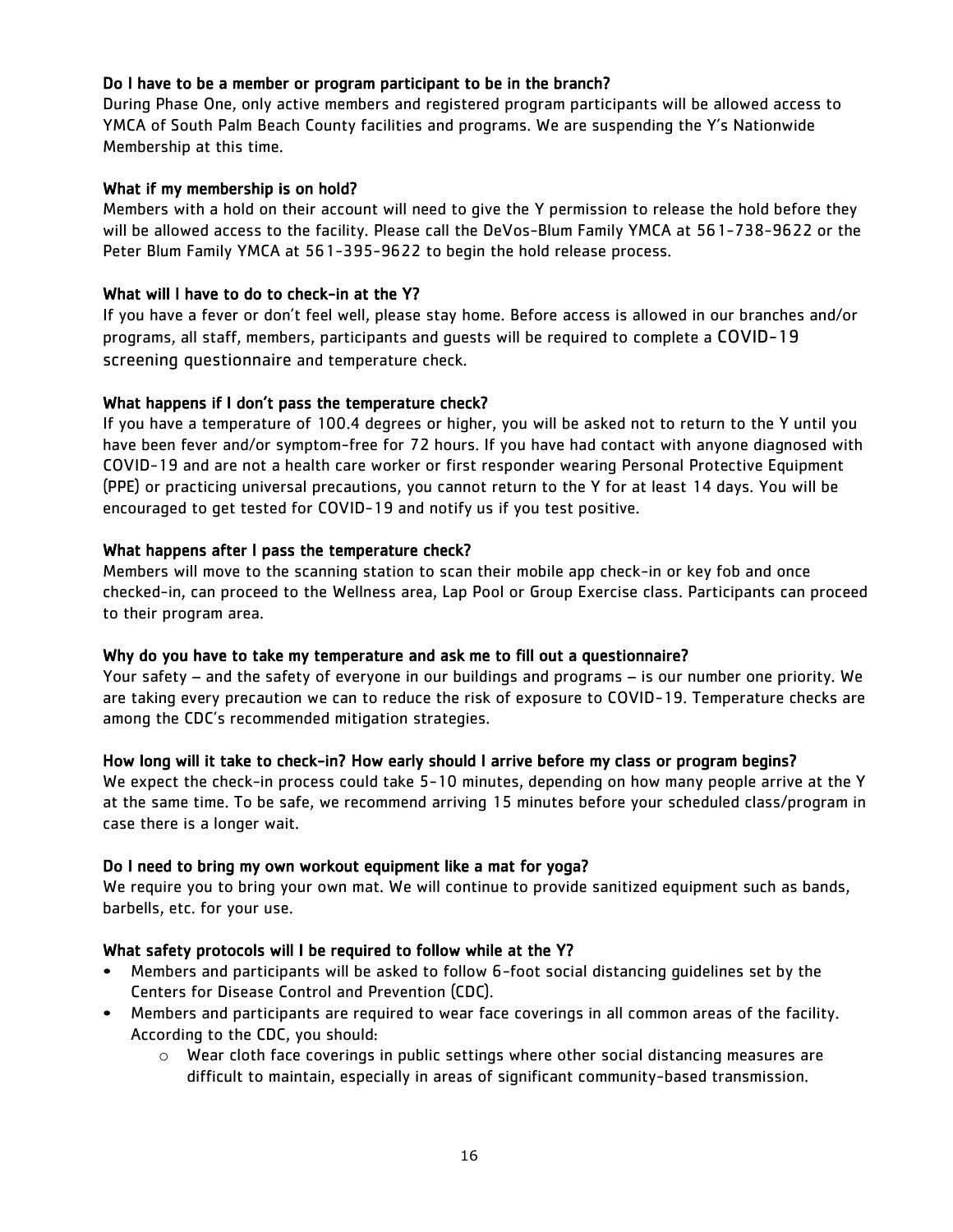- $\circ$  Use simple cloth face coverings to slow the spread of the virus. Cloth face coverings fashioned from household items or made at home from common materials at low cost can be used as an additional, voluntary public health measure.
- $\circ$  Cloth face coverings recommended are not surgical masks or N-95 respirators. Those are critical supplies that must continue to be reserved for healthcare workers and other medical first responders, as recommended by current CDC guidance.
- Hand sanitizing stations and cleaning supplies for equipment will be provided throughout the facility. We also encourage everyone to wash their hands frequently with soap and water, for at least 20 seconds.
- Members will be asked to wipe down any equipment they touch before and after use with the cleaning supplies provided throughout our facilities. Additionally, members may experience wait times to allow time for extra sanitization of equipment on the wellness floor and in group exercise rooms.

# Why do I have to wear a facial covering in the facility?

For the safety and well-being of your fellow members and Y staff, at this time, we require all members within the facility to wear a mask or other facial covering in all common areas, including while entering and exiting the facility, at the front desk and check-in area, in hallways and restrooms, on the pool deck, and while passing through to your designated area to work out. Masks are not required to be worn while you exercise.

# What happens if I don't want to follow these safety protocols?

Members and participants who fail to comply with new policies and procedures are putting others at risk. They may be asked to immediately leave the facility. Refusal to comply with these protocols, as stated in the Member Code of Conduct, may result in membership and participation suspension and ultimately termination.

# What safety protocols are team members required to follow?

- Staff who have a fever or are not feeling well are told to stay at home. All staff will be required to complete a temperature check before every shift.
- Every team member, except lifeguards on active duty and Group Exercise instructors teaching class, must wear face masks upon entry in the building and during their entire shift. Staff will also be required to wear gloves when cleaning.
- All staff will be required to practice proper social distancing while at work.
- Hand sanitizing stations and disinfectant wipes for equipment will be provided throughout the facility. We also encourage our team members to wash their hands frequently with soap and water, for at least 20 seconds.
- Cleaning will now be a major component of all YMCA of South Palm Beach County job duties. All staff will be required to clean and disinfect surfaces often. There are no exceptions.
- All staff will be required to complete a COVID-19 training.

# Why can't you turn on the fans?

Research suggests fans can blow around COVID-19-infected droplets hanging in the air. Out of an abundance of caution, we are only turning on fans with upward airflow as recommended by the CDC.

# Will I be safe at the Y if I am considered to be in a vulnerable population?

While we are doing our part to ensure the safety of everyone in our facilities, the CDC says older adults and people of any age who have serious underlying medical conditions might be at higher risk for severe illness from COVID-19 and it is recommended they stay home and away from other people as much as possible.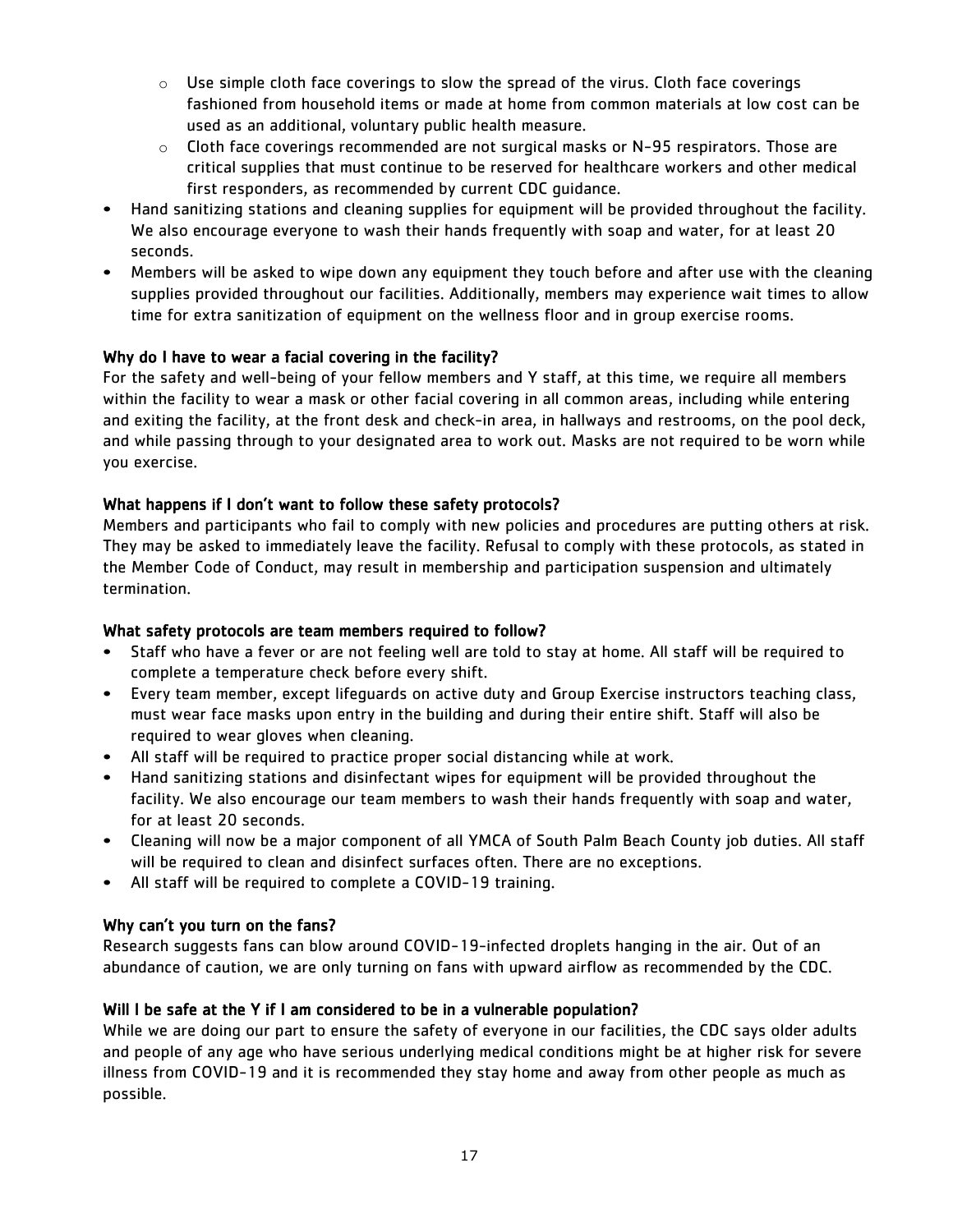# Are there any options for members who do not yet feel safe to return to the Y?

On Demand online workouts and other [virtual services](https://www.ymcaspbc.org/virtualfitness) are available to members.

## How often does the Y clean its equipment and facilities?

Team members clean equipment and frequently touched surfaces in all zones at least three times daily and after individual use. This includes toys and other frequently touched objects in Child Watch, Day Camp, Afterschool Care and other youth serving programs. In addition, a professional cleaning service performs a thorough cleaning of the facility every night. We also encourage members to wipe down exercise equipment before and after use with the cleaning supplies provided in the Wellness areas.

# What kind of cleaners does the Y use?

The Y will only use products on [List N: Disinfectants for use against SARS-CoV-2](https://www.epa.gov/pesticide-registration/list-n-disinfectants-use-against-sars-cov-2) that meet the EPA's [criteria](https://www.epa.gov/coronavirus/how-does-epa-know-products-list-n-work-sars-cov-2) for use against the virus that causes COVID-19.

# What if cleaning supplies are not available or the equipment is dirty?

Please notify a staff member who will address your concerns immediately.

# What programs or services will not be available at the Y?

During Phase One of our reopening plan, the Y is unable to offer the following programs and services due to new safety protocols:

- No Open Gym (Pickup Basketball or Pickleball)
- Adult and Youth Sports Suspended
- Swim Team Suspended
- Swim Lessons Suspended
- Towel Service Suspended
- Sauna, Steam Room and Whirlpool Closed
- Showers Closed
- Playgrounds Closed

# Why will Child Watch not be open yet?

For the safety of our team members and our youngest members, we are not offering Child Watch until Phase Two opening.

# Will the pools be open?

Lap pools will be open in Phase One, however, recreational swimming is not available. Lap swimming will be allowed with one swimmer per lane at a time. Aqua Aerobics with social distancing will be offered. Reservations are recommended for Lap Swim and Aqua Aerobics.

# Will locker rooms be available?

Yes, but only for access to restrooms and sink areas. Full operations of locker rooms including showers will become available at a future date.

# Will the steam room, sauna and/or whirlpool be open?

Steam Rooms, Saunas and whirlpool will not be in use at this time due to requirements for social distancing, cleaning and disinfecting.

# Will you have summer camp?

We are planning to hold **[Summer Day Camp](https://www.ymcaspbc.org/programs/camp-ymca/summer-camp)** beginning June 1, 2020. Registration documents are available [online.](https://www.ymcaspbc.org/programs/camp-ymca/summer-camp)